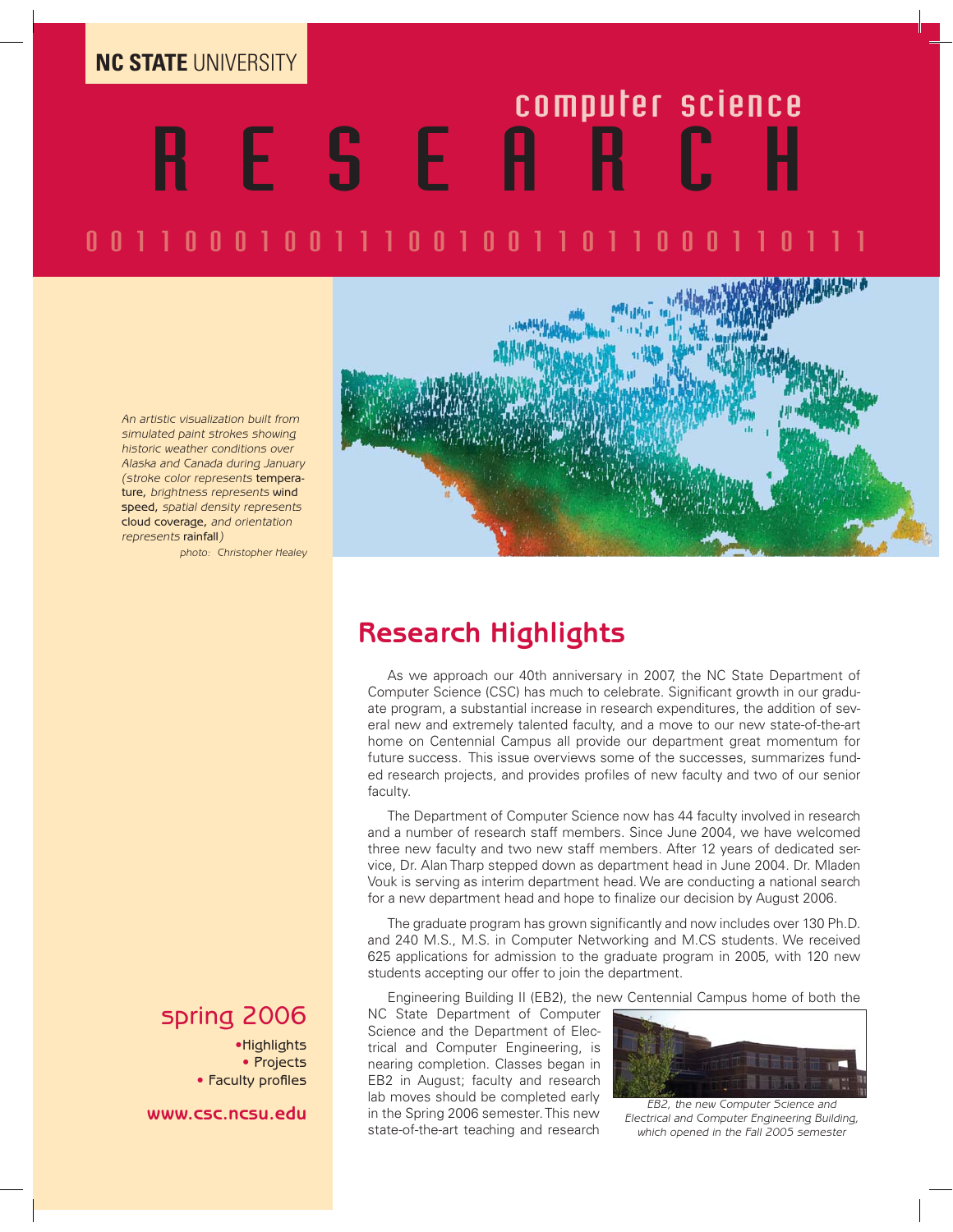#### **Research Faculty**

**Annie I. Antón, Associate Professor PhD, Georgia Institute of Technology, 1997** Software engineering, requirements engineering, information privacy and security

**Dennis R. Bahler, Associate Professor PhD, University of Virginia, 1987** Artificial intelligence, machine learning, hybrid neural-symbolic computing

**Donald Bitzer, Distinguished University Research Prof., PhD, Univ. of Illinois, 1960** High-speed networks, satellite/land communications, bioinformatics, computer-based ed

**Franc Brglez, Research Professor PhD, University of Colorado, 1970** Distrib/collaborative workflows, databases, graph-based algorithms, signal processing

**Rada Y. Chirkova, Assistant Professor PhD, Stanford University, 2002** Databases, computational logic

**Edward W. Davis, Professor PhD, University of Illinois, 1972** Computer architecture, parallel processing

**Jon Doyle, SAS Prof. of Computer Science PhD, Mass. Institute of Technology, 1980** Artificial intelligence, rationality, mathematical foundations, knowledge discovery

**Rudra Dutta, Assistant Professor PhD, North Carolina State University, 2001** Traffic grooming, fault tolerance, optical networks, ad-hoc wireless networking

**Robert Fornaro, Professor PhD, Pennsylvania State University, 1969** Concurrent prog in computer graphics, robotics, signal processing, operating systems

**Vincent Freeh, Assistant Professor PhD, University of Arizona, 1996** Operating systems, compilers, programming languages, distributed & parallel computing

**Robert E. Funderlic, Professor PhD, University of Tennessee, 1970** Scientific and parallel computing, numerical methods

**Edward Gehringer, Associate Professor PhD, Purdue University, 1979** Object-oriented software, parallel processing

**Khaled Harfoush, Assistant Professor PhD, Boston University, 2002** End-to-end network diag, topologies, routing

protocols, ad-hoc and peer-to-peer networks

**Christopher G. Healey, Associate Prof., PhD, Univ. of British Columbia, Canada, 1996** Visualization, computer graphics, perception

**Steffen Heber, Assistant Professor PhD, Universität Heidleberg, Germany, 2001** Computational biology, bioinformatics

**Thomas L. Honeycutt, Associate Professor PhD, North Carolina State University, 1969** MIS, modeling & simulation, computer literacy

# **Highlights (cont.)**

facility provides CSC close to 40,000 sq. ft. of space, allowing us to consolidate most of our faculty, graduate students and research activities into three buildings: EB2 and Monteith Engineering Research Center (MRC) on Centennial Campus, and Daniels Hall on historic main campus.

Facilities house over 30 research centers and laboratories. The three most recent research support initiatives are the Center for Visualization and Analytics (CVA) under direction of Theresa-Marie Rhyne; Design Graphics Laboratory (DGL) under direction of Ben Watson, and Virtual Computing Laboratory (VCL) under direction of Aaron Peeler. CVA will function as an integrating research environment, a venue for domain experts from areas such as engineering, physics, and education to collaborate with visualization and analytics scientists on application-specific projects. It is also at the heart of our collaboration with the UNC Renaissance Computing Institute and part of the SAS analytics initiative. DGL will bring a design perspective to computer graphics research, treating digital imagery as designed artifacts and studying the depiction of man-made objects, including entire cities. VCL (http://vcl.ncsu.edu) is a production-level utility computing facility that, along with NC State High-Performance Computing (HPC) facilities, provides on-demand short-term and long-term computational support and virtual test-bed facilities for NC State students, faculty and research projects. VCL is a key interface to virtualization, services, and software performance research with the IBM Center for Advanced Studies, and the SAS Institute analytics initiative.

In the 2004-2005 academic year, department research expenditures exceeded \$6 million, and the total for active research grants exceeded \$19 million. Granting agencies include ARO, DARPA, DOE, DOI, NSA and NSF; as well as industry and local research centers. Current research focus is in the areas of theory and algorithms, bioinformatics, high-performance and power-aware systems, artificial intelligence, graphics and visualization, networks, security, software engineering, and computer-based education. A list of select projects is on the next page.

Our faculty and students have received many research-related awards and recognitions. The department boasts 14 current faculty who have received NSF CAREER awards. Recent winners are Dr. Khaled Harfoush, Dr. Laurie Williams, Dr. Peng Ning, and Dr. Rada Chirkova. Dr. Xiaosong Ma received the prestigious DOE Early Career Primary Investigator Award. Dr. Perros, now Alumni Distinguished Graduate Professor, was chosen to serve on the National LambdaRail (NLR) Networking Research Council. Dr. George Rouskas received the Alcoa Foundation Engineering Research Award. Dr. Annie Antón has become a member of the NSF CISE (Computer & Information Science & Engineering) Advisory Committee, and Dr. Laurie Williams is co-director of the NC State e-commerce initiative. Dr. Anton was presented the "Women of Influence" award by the Executive Women's Forum. Our faculty were instrumental in getting NC State University re-designated a Center of Academic Excellence in Information Assurance Education by the National Security Agency (NSA). Our students have also been very successful. Dr. Laura Jackson received the 2004 Nancy G. Pollock PhD Dissertation Award for the College of Engineering. One of our undergraduate Senior Design teams (directed by Dr. Robert Fornaro and Ms. Margaret Heil) won first place in the 2005 IEEE CS International Design Competition. Their project combined GPS and wireless sensor technologies to track endangered animals in the wild. They were the first U.S. team to win this competition. Our graduate students have been awarded significant scholarships and research fellowships from corporate partners such as Cisco, IBM, Microsoft, and GlaxoSmithKline.

> Mladen Vouk Professor and Interim Department Head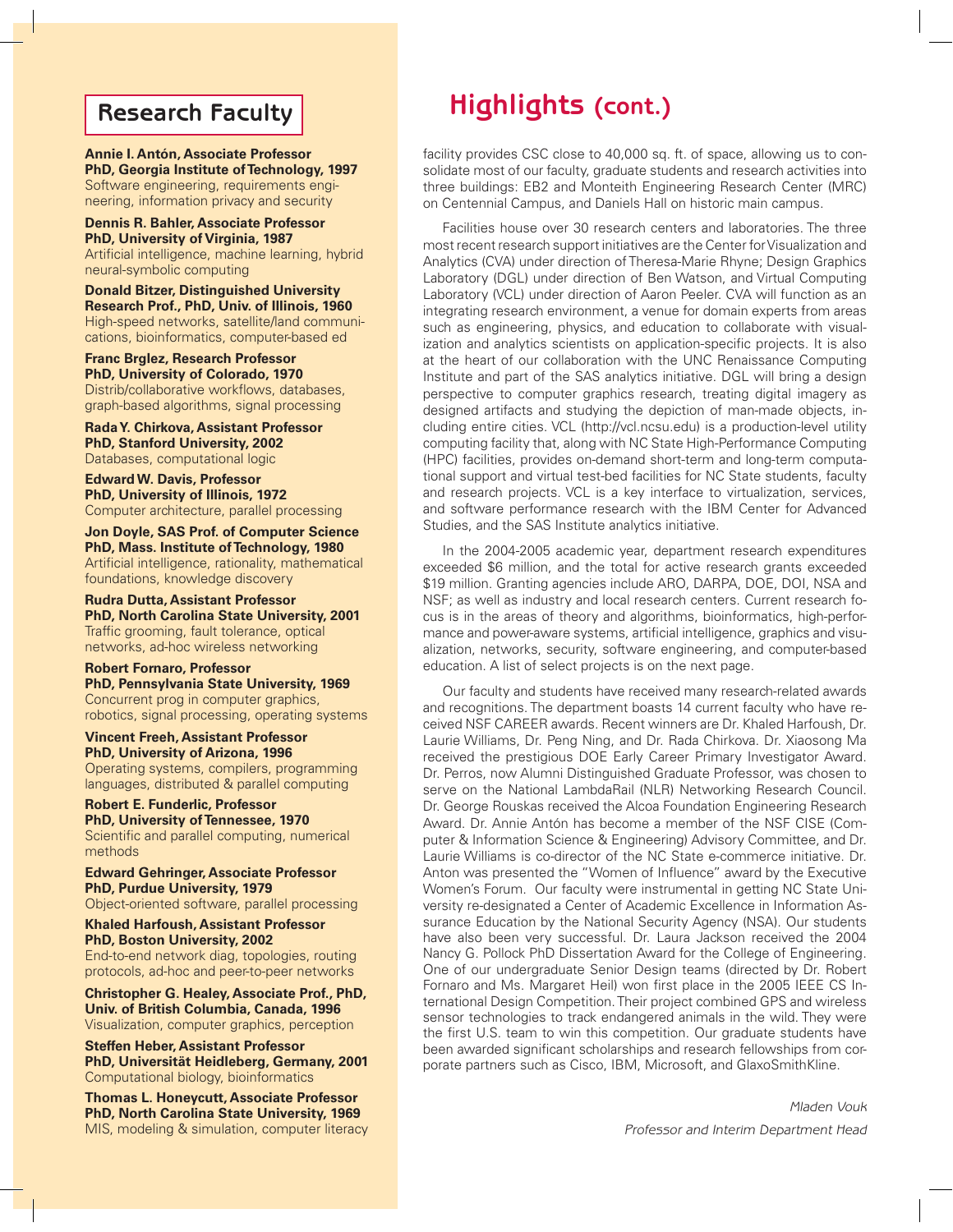# **Selected Research Projects Faculty (cont.)**

The following is a representative list of active research projects. A complete list with abstracts is viewable at

#### http://www.csc.ncsu.edu/research/

HI-FIVES: Using Web-Based Gaming to Improve Student Comprehension of Information Technology in Science; **Leonard Annetta, Deborah Mangum, R. Michael Young, Thomas Miller. NSF (\$1,197,270, 9/1/2005–8/31/2008)**

Tracing Attacks Through Non-Cooperative Networks and Stepping Stones with Timing-Based Watermarking, **Douglas Reeves, Peng Ning. US Department of Interior. (\$1,179,321, 9/29/2003–11/30/2006)** 

Center for Scientific Data Management-Agent Technology Enabling Communication Among Tools and Data, **Mladen Vouk. U.S. Department of Energy (\$906,987, 8/15/2001–8/14/2006)** 

Collaboration through Agile Software Development Practices: A Means for Improvement in Quality and Retention of IT Workers; **Laurie Williams, Mladen Vouk, Jason Osborne, Winser Alexander. NSF (\$693,859, 6/15/2003–6/30/2007)** 

NeTS-NOSS: Exploring the Design Space of Sensor Networks Using Route-Aware MAC Protocols, **Injong Rhee and Robert Fornaro. NSF (\$584,999, 1/1/2005–12/31/2007)** 

Collaborative Research: A Comprehensive Policy-Driven Framework for Online Privacy Protection: Integrating IT, Human, Legal and Economic Perspectives; **Ana Anton, Ting Yu, David Baumer, Michael Rappa. NSF (\$534,000, 9/15/2004–8/31/2007)** 

CAREER: Adaptive Automated Design of Stored Derived Data, **Rada Chirkova. NSF (\$489,810, 8/1/2005–7/31/2010)** 

CAREER: Plan-Based Integration of Control and Coherence in Intelligent Exploratory Environments, **R. Michael Young. NSF (\$480,695, 3/15/2001– 2/28/2006)** 

ITR: Integrating Intrusion Detection with Intelligent Visualization and Interaction Strategies; **Peng Ning, Christopher Healey, Robert St. Amant. NSF (\$415,099, 8/15/2002–8/31/2006)** 

CAREER: New Directions in Managing Structured Peer-to-Peer Networks, **Khaled Harfoush. NSF (\$408,894, 3/15/2004–02/28/2009)**

CAREER: The Test-Driven Development of Secure and Reliable Software Applications, **Laurie Williams. NSF (\$405,889, 4/1/2004–3/31/2009)** 

A Formal Approach to Traffic Grooming in Optical Networks with General Topologies; **George Rouskas, Carla Savage, Rudra Dutta. NSF (\$404,968, 9/1/2003–8/31/2007)** 

CAREER: Exploiting Binary Rewriting to Analyze and Alleviate Memory Bottlenecks for Scientific Applications, Frank Mueller. NSF (\$400,000, **6/1/2003–5/31/2008)** 

CAREER: Towards Trustworthy and Resilient Sensor Networks, **Peng Ning. NSF (\$400,000, 7/1/2005–6/30/2010)** 

Comparative and Web-Enabled Virtual Screening; **Robert Funderlic, Jacqueline Hughes-Oliver, Gary Howell, Morteza Khaledi. NIH (\$385,126, 9/23/2005–7/31/2007)** 

Runtime/Operating System Synergy to Exploit Simultaneous Multithreading, **Vincent Freeh and Frank Mueller. NSF (\$380,000, 8/1/2004–7/31/2007)** 

Principles of Commitment Protocols, **Munindar Singh. NSF (\$345,000, 5/15/2002–4/30/2006)** 

CAREER: Automated Synthesis of Bidding Strategies for Trading Agents, **Peter Wurman. NSF (\$300,010, 8/1/2001–7/31/2006)** 

Runtime Data Management for Data-Intensive Scientific Applications, **Xiaosong Ma. U.S. Department of Energy (\$299,992, 8/15/2005– 8/14/2008)**

**S. Purushothaman Iyer, Professor PhD, University of Utah, 1986** Formal methods–distributed and embedded

systems, progr. languages, concurrency theory

**Jaewoo Kang, Assistant Professor PhD, University of Wisconsin, 2003** Data mining, query optimization, data integration

**James C. Lester, Associate Professor PhD, University of Texas, 1994** Artificial intell., multimedia, knowledge-based learning environmnts, computational linguistics

**Xiaosong Ma, Assistant Professor PhD, University of Illinois, 2003** High performance computing, parallel IO, storage systems, scientific data management

**Richard Mayr, Assistant Professor PhD, TU-München, Germany, 1998** Formal verification, logic, automata theory, term rewriting, tableau systems

**David F. McAllister, Professor PhD, UNC Chapel Hill, 1972** Computer graphics, speech processing

**Frank Mueller, Assistant Professor PhD, Florida State University, 1994** Compilers, concurrent, distributed, real-time, & embedded systems, sensor network systems

**Peng Ning, Assistant Professor PhD, George Mason University, 2001** Network security, intrusion detection, cryptography, temporal databases, data mining

**Harry Perros, Alumni Distinguished Graduate Prof., PhD, Trinity College, Ireland, 1975** High-speed communication. systems, queuing theory, simulation, numerical analysis

**Douglas S. Reeves, Professor PhD, Pennsylvania State University, 1987** Network security, protocols, and peer-to-peer computing

**Injong Rhee, Associate Professor PhD, UNC Chapel Hill, 1994** Computer networks, internet protocol design, congestion control, multimedia networking

**Robert D. Rodman, Professor PhD, Univ. of California, Los Angeles, 1973** Forensic speaker identification, automatic emotion detection, lip synchronization

**George N. Rouskas, Professor PhD, Georgia Institute of Technology, 1994** Network architectures and protocols, optical networks, performance evaluation

**Carla D. Savage, Professor PhD, University of Illinois, 1977** Algorithms, combinatorics, discrete mathematics

**Munindar P. Singh, Professor PhD, University of Texas, 1993** Multiagent systems, trust, service-oriented computing